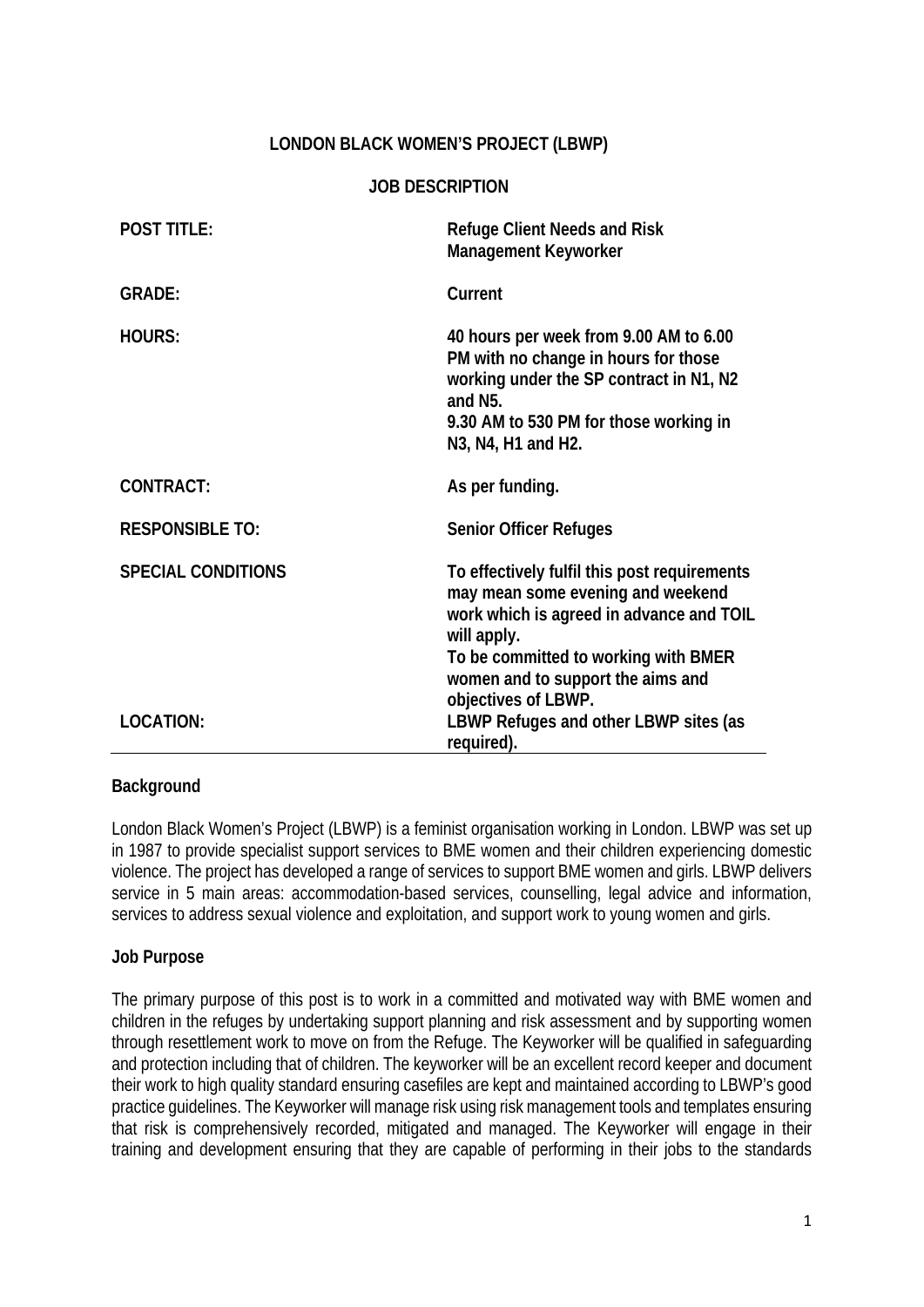required. The Keyworker will have and invest their knowledge of VAWG in frontline practice, quality standards and policy.

# **Key Responsibilities**

- To have key responsibility in the referral and reception of BMER women and children into the refuges by documenting who is being referred, initial in-take and assessment of the referral and matching women and children to the space available ensuring that the Equality Policy of LBWP is met.
- Process housing benefit when women first arrive at the refuge by completing and submitting their applications and undertake timely follow-up on HB claims that have been made.
- **Provide timely and consistent information to Finance regarding women moving in and out and the** status of their HB claims.
- To monitor the referrals taken and refused including reason for refusal and make this data available to the SO for quarterly monitoring.
- To provide individualised woman-centred empowerment-based outcome approach under a framework addressing violence against women and girls which means identifying and documenting the experience of violence, identifying safeguarding issues for the woman and child protection issues for the child (where there is one), listening to the woman by providing her space and time to relate her experiences and provide her with the support she needs.
- Document and record all support, need and risk and any other action and intervention using LBWP's case management system using e forms, paper-based systems and online case management systems as designated by LBWP.
- Fully document the support women have needs in the support plan in a SMART way and engage with her to meet the support needs.
- Identify the needs she has and how you will work with her to address those needs using SMART.
- Complete a risk management framework containing the CAADA risk assessment, SOAG and LBWP risk mitigation template and ensure all risk is followed-up and addressed. This includes safety planning.
- Ensure that support, needs and risk are followed up with the woman and/or child(ren) in manner and frequency that results in positive outcomes for them which means, regular assessment, follow-up, record keeping, documentation, and identification and monitoring of actions delivered to meet objectives.
- **Provide individualised support to move women on by exploring their housing options, preparing them** for independent living and supporting them to find housing of their own.
- Document housing support provided in the casefiles as per LBWP standards for record-keeping and documentation.
- **Provide women and children as appropriate with all necessary and relevant information on policies** and procedures of the refuge, such as confidentiality/licence agreements/house rules/aims and objectives of LBWP among other documents.
- Ensure that women and children are welcomed and inducted to the Refuge and have an understanding of, and comply with the policies of the Refuge. This includes orientation to local facilities through information provision and any additional support to ensure they have access to the resources they need.
- Update Health and Safety Risk Assessment, building risk assessment and any other assessment following the reporting of incidents to ensure that the Refuge risk assessments are always kept updated.
- Ensure effective and appropriate written communication at all times, on issues relating to policies, safety, security and risk (this list is not exhaustive) to residents and staff and update files as appropriate.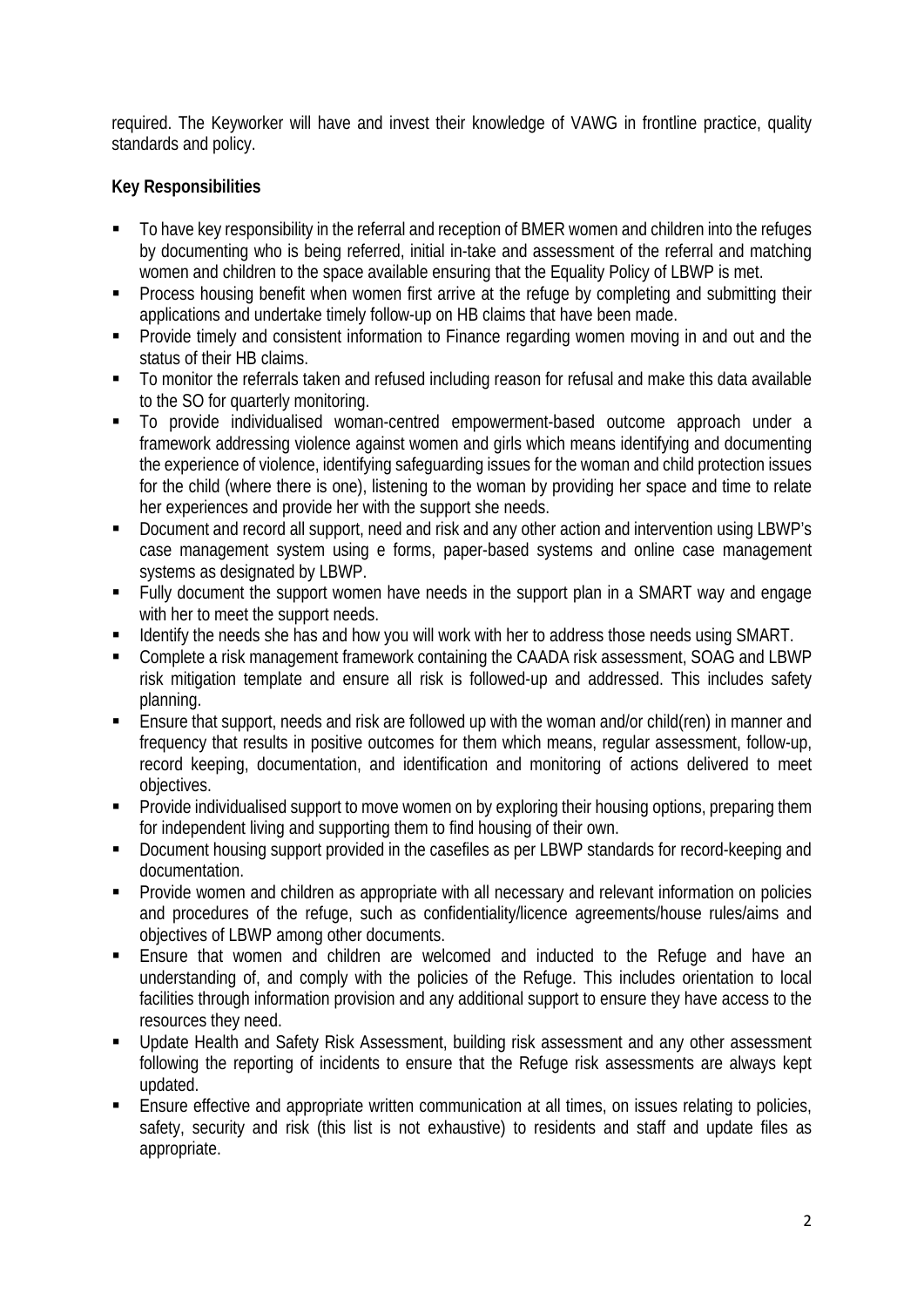- Ensure that all written work as part of the whole of the case management system is updated in the same working day that information is available, identified and/or assessment and monitoring take place.
- Take responsibility for the provision of all aspects of keywork support and this includes advising on and assisting with obtaining benefits, injunctions and other legal remedies, immigration rights, children and contact issues, police escorts, health housing and move-on accommodation, training/education matters, and other relevant areas.
- Ensure completion and follow-up of all necessary forms including housing and welfare benefit forms.
- Represent women and advocate on their behalf when dealing with outside agencies such as the Housing department, Police, DSS, Solicitors, Social Services, Health Professionals, and all other relevant agencies.
- Offer a programme of resettlement support to women/families moving out from the refuge to independent living. At a practical level this will include assistance with claiming relevant benefits, information of connection of gas and electrical services, budgeting among other issues. At an emotional level this will include providing one-to-one support for personal development and independence (i.e. by empowering women to establish their own support networks in the community and encouraging them to identify their own training/educational/employment needs) thus ultimately encouraging them towards self-help.
- **Effectively manage situations where residents stay away from the Refuge ensuring their safety and** security and to report and monitor where a resident take unauthorised absence from the Refuge.
- Maintain updated case files with all information, notes, records, forms and templates completed to good quality standard and always compliant with risk management.
- Undertake internal and external incident reporting as per risk management processes and procedures and in written form to good quality standard.
- Ensure all logs including but not limited to Communications and Incidents are updated to good standard.
- Be able to evict residents when policies are breached.
- Ensure that Residents meetings are organised, attended and minuted to good standard.
- Work at all times in the best interest of LBWP and to avoid any action that may cast LBWP and/or it activities into disrepute.
- Undertake any other duty commensurate with the position of Keyworker and as required by your line manager and the Deputy Director and Director of LBWP.
- Document monitoring data and ensure that it is provided in the agreed and acceptable formats for monitoring Refuge activity using standard templates.
- Engage in one's own performance management through training and development and ensure the PDP is completed as required.
- Ensure written language is to good quality standard including emails and all other record keeping and documentation required of Refuge work.
- Promote a culture of zero tolerance.

# **Flexibility Clause**

In order to deliver services effectively, a degree of flexibility is required and the post holder may be required to perform work not specifically referred to above. Such duties however, will fall within the scope of the job at the appropriate grade. This job description will be subjected to review with the post holder, to ensure that it accurately reflects the duties and range of the post. The aim is to improve the quality of service for BMER women and all matters relating to BMER women's well-being.